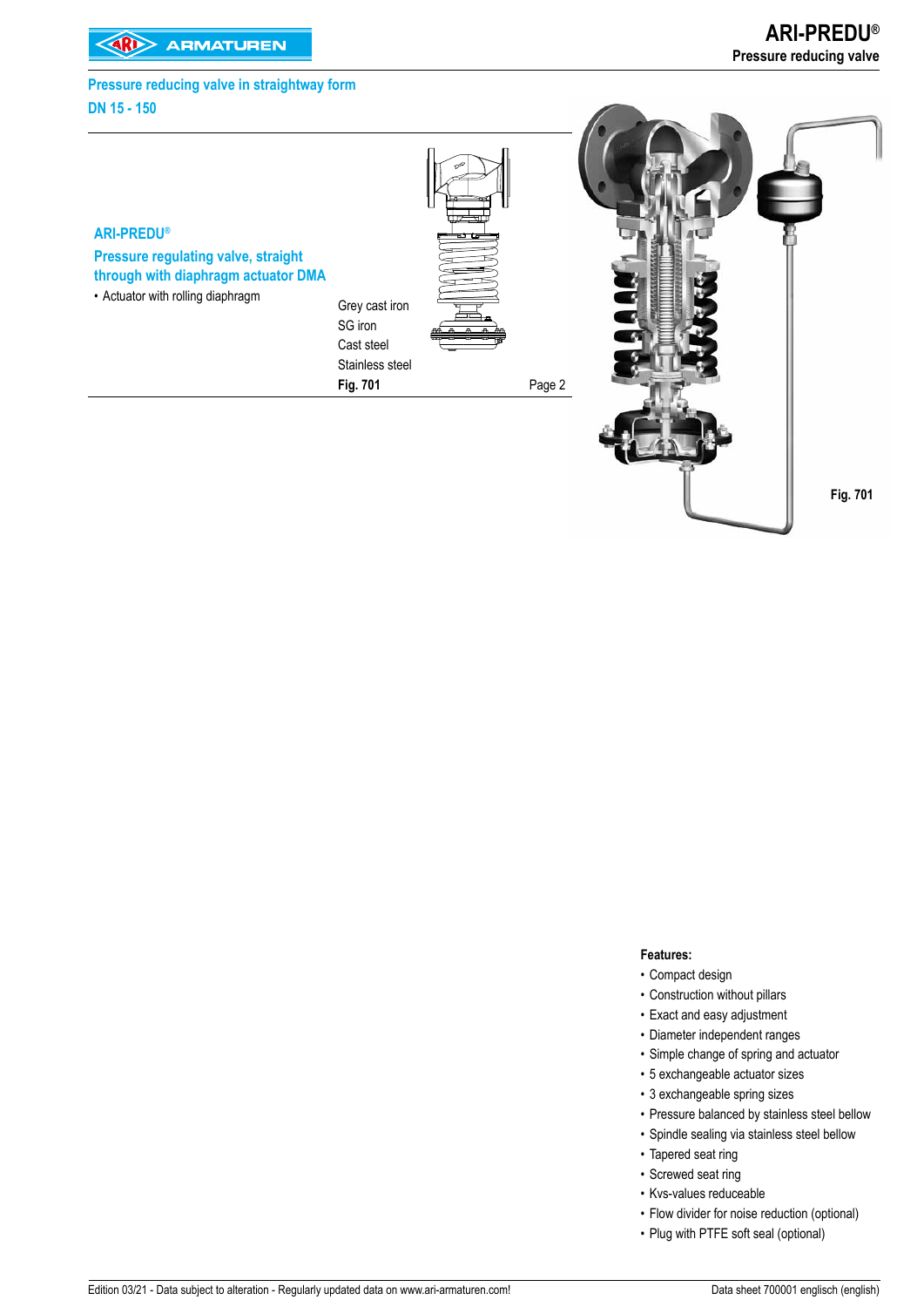**Pressure regulating valve, straight through with diaphragm actuator DMA** 



Stainless steel - Actuator

| Figure                                          | Nominal pressure | <b>Material</b> | Nominal diameter | Downstream-pressure ranges | <b>Actuator</b> |
|-------------------------------------------------|------------------|-----------------|------------------|----------------------------|-----------------|
| 12.701                                          | <b>PN16</b>      | EN-JL1040       | DN15-150         |                            |                 |
| 22.701                                          | <b>PN16</b>      | EN-JS1049       | DN15-150         |                            | <b>DMA 400</b>  |
| 23.701                                          | <b>PN25</b>      | EN-JS1049       | DN15-150         |                            | <b>DMA 250</b>  |
| 34.701                                          | <b>PN25</b>      | $1.0619 + N$    | DN15-150         | $0.2 - 16$ barg            | <b>DMA 160</b>  |
| 35.701                                          | <b>PN40</b>      | $1.0619 + N$    | DN15-150         |                            | <b>DMA 80</b>   |
| 62.701                                          | <b>PN16</b>      | 1.4581          | DN15-150         |                            | <b>DMA40</b>    |
| 65.701                                          | <b>PN40</b>      | 1.4581          | DN15-150         |                            |                 |
| Technical data of the actuator refer to page 6. |                  |                 |                  |                            |                 |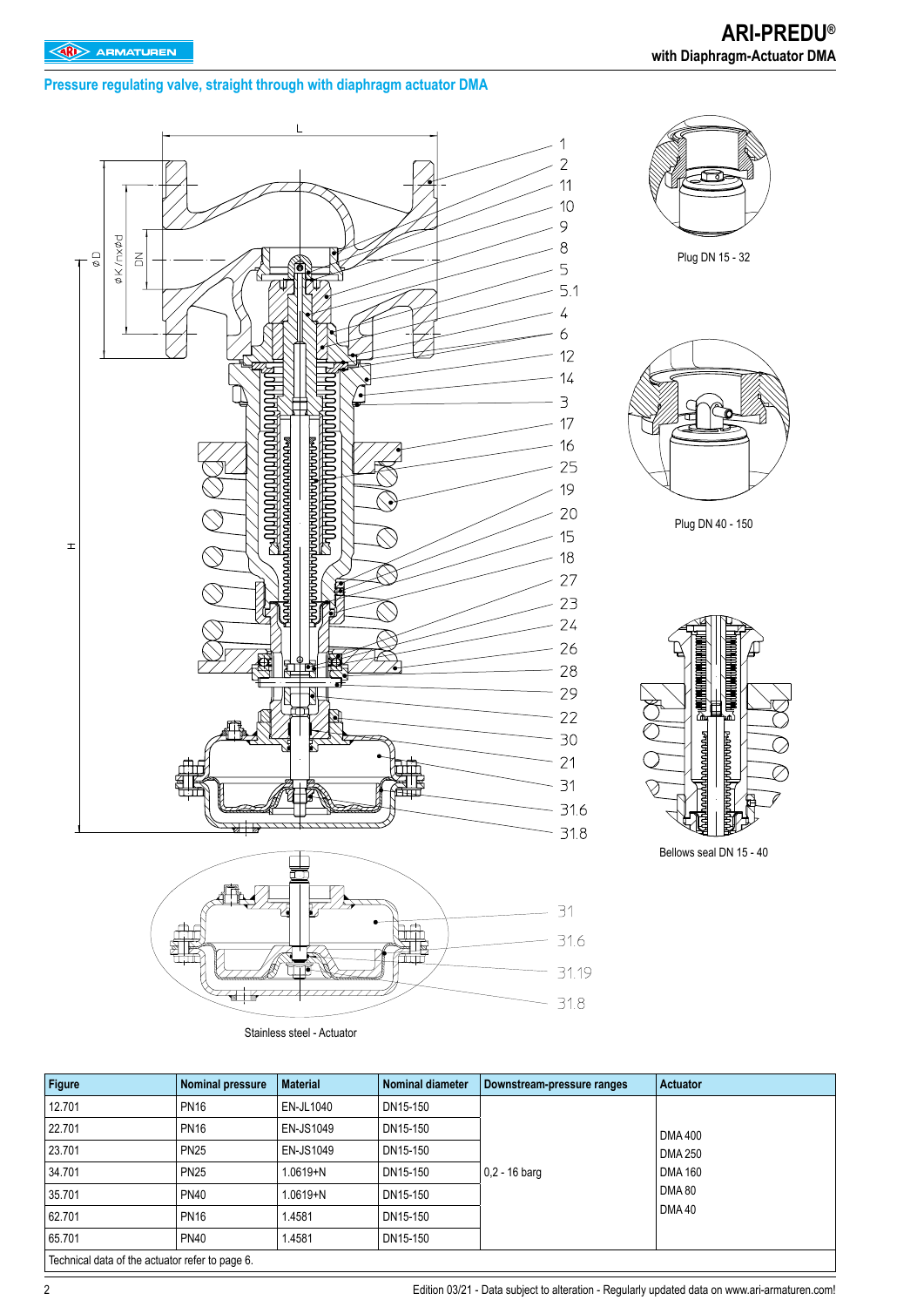# **EXAMPLE ARMATUREN**

# **ARI-PREDU®**

|  | with Diaphragm-Actuator DMA |  |
|--|-----------------------------|--|
|--|-----------------------------|--|

| <b>DN</b>                      |                                  |                                                                                                                                                                                                                                                                                                                                           |                            | 15                 | 20                      | 25                          | 32                                                   | 40                                                                                                                                                     | 50                       | 65                                                              | 80            | 100             | 125             | 150             |
|--------------------------------|----------------------------------|-------------------------------------------------------------------------------------------------------------------------------------------------------------------------------------------------------------------------------------------------------------------------------------------------------------------------------------------|----------------------------|--------------------|-------------------------|-----------------------------|------------------------------------------------------|--------------------------------------------------------------------------------------------------------------------------------------------------------|--------------------------|-----------------------------------------------------------------|---------------|-----------------|-----------------|-----------------|
| <b>Kvs-value</b>               |                                  |                                                                                                                                                                                                                                                                                                                                           |                            |                    |                         |                             |                                                      |                                                                                                                                                        |                          |                                                                 |               |                 |                 |                 |
|                                |                                  | standard                                                                                                                                                                                                                                                                                                                                  | (m <sup>3</sup> /h)        | 3,2                | 5                       | 8                           | 12,5                                                 | 20                                                                                                                                                     | 32                       | 50                                                              | 80            | 125             | 190             | 280             |
| Kvs-value                      |                                  | reduced                                                                                                                                                                                                                                                                                                                                   | (m <sup>3</sup> /h)        | 0.1 / 0.4<br>1/2,5 | 0,1/0,4/<br>1/2,5/<br>4 | 0,1/0,4/<br>1/2,5/<br>4/6,3 | --                                                   | $\overline{a}$                                                                                                                                         | $\overline{\phantom{a}}$ | --                                                              | --            | --              | --              | --              |
| Seat-ø                         |                                  |                                                                                                                                                                                                                                                                                                                                           | (mm)                       | 18                 | 22                      | 25                          | 32                                                   | 40                                                                                                                                                     | 50                       | 65                                                              | 80            | 100             | 125             | 150             |
| Travel                         |                                  |                                                                                                                                                                                                                                                                                                                                           | (mm)                       | 4                  | 5                       | 6                           | 8                                                    | 8                                                                                                                                                      | 10                       | 11                                                              | 13            | 16              | 19              | 22              |
|                                |                                  | Max. differential pressure drop                                                                                                                                                                                                                                                                                                           | (bar)                      | 40                 | 40                      | 25                          | 25                                                   | 25                                                                                                                                                     | 25                       | 20                                                              | 20            | 20              | 16              | 16              |
| Shutt off class                |                                  |                                                                                                                                                                                                                                                                                                                                           |                            |                    |                         |                             |                                                      | Leakage class I acc. to DIN EN 1349 or DIN EN 60534-4 ( ≤ 0,05% from Kvs-value)                                                                        |                          |                                                                 |               |                 |                 |                 |
|                                |                                  | Face-to-face dimension FTF series 1 according to DIN EN 558                                                                                                                                                                                                                                                                               |                            |                    |                         |                             |                                                      |                                                                                                                                                        |                          |                                                                 |               |                 |                 |                 |
|                                |                                  |                                                                                                                                                                                                                                                                                                                                           | (mm)                       | 130                | 150                     | 160                         | 180                                                  | 200                                                                                                                                                    | 230                      | 290                                                             | 310           | 350             | 400             | 480             |
|                                |                                  | Flanges acc. to DIN EN 1092-1/-2                                                                                                                                                                                                                                                                                                          |                            |                    |                         |                             |                                                      |                                                                                                                                                        |                          | Flange holes / -thickness tolerances acc. to DIN 2533/2544/2545 |               |                 |                 |                 |
|                                |                                  | <b>PN16</b>                                                                                                                                                                                                                                                                                                                               | (mm)                       | 95                 | 105                     | 115                         | 140                                                  | 150                                                                                                                                                    | 165                      | 185                                                             | 200           | 220             | 250             | 285             |
| ØD                             |                                  | PN25 / 40                                                                                                                                                                                                                                                                                                                                 | (mm)                       | 95                 | 105                     | 115                         | 140                                                  | 150                                                                                                                                                    | 165                      | 185                                                             | 200           | 235             | 270             | 300             |
|                                |                                  | <b>PN16</b>                                                                                                                                                                                                                                                                                                                               | (mm)                       | 65                 | 75                      | 85                          | 100                                                  | 110                                                                                                                                                    | 125                      | 145                                                             | 160           | 180             | 210             | 240             |
| ØK                             |                                  | PN25 / 40                                                                                                                                                                                                                                                                                                                                 | (mm)                       | 65                 | 75                      | 85                          | 100                                                  | 110                                                                                                                                                    | 125                      | 145                                                             | 160           | 190             | 220             | 250             |
| n x Ød                         |                                  | <b>PN16</b>                                                                                                                                                                                                                                                                                                                               | (mm)                       | $4 \times 14$      | $4 \times 14$           | 4 x 14                      | $4 \times 18$                                        | $4 \times 18$                                                                                                                                          | $4 \times 18$            | $4 \times 18$                                                   | 8 x 18        | 8 x 18          | 8 x 18          | 8 x 22          |
|                                |                                  | PN25 / 40                                                                                                                                                                                                                                                                                                                                 | (mm)                       | 4 x 14             | $4 \times 14$           | 4 x 14                      | $4 \times 18$                                        | 4 x 18                                                                                                                                                 | 4 x 18                   | 8 x 18                                                          | $8 \times 18$ | 8 x 22          | 8 x 26          | $8 \times 26$   |
| <b>Dimensions</b>              |                                  |                                                                                                                                                                                                                                                                                                                                           |                            |                    |                         |                             |                                                      |                                                                                                                                                        |                          |                                                                 |               |                 |                 |                 |
|                                |                                  | <b>DMA400</b>                                                                                                                                                                                                                                                                                                                             | (mm)                       | 495                | 495                     | 500                         | 500                                                  | 540                                                                                                                                                    | 540                      | 545                                                             | 585           | 610             | 650             | 690             |
|                                |                                  | <b>DMA 250</b>                                                                                                                                                                                                                                                                                                                            | (mm)                       | 455                | 455                     | 460                         | 460                                                  | 500                                                                                                                                                    | 500                      | 505                                                             | 545           | 585             | 610             | 650             |
| H                              |                                  | <b>DMA 160</b>                                                                                                                                                                                                                                                                                                                            | (mm)                       | 440                | 440                     | 440                         | 440                                                  | 480                                                                                                                                                    | 480                      | 490                                                             | 530           | 550             | 590             | 630             |
|                                |                                  | <b>DMA 80</b>                                                                                                                                                                                                                                                                                                                             | (mm)                       | 435                | 435                     | 440                         | 440                                                  | 480                                                                                                                                                    | 480                      | 485                                                             | 530           | 550             | 590             | 630             |
|                                |                                  | <b>DMA40</b>                                                                                                                                                                                                                                                                                                                              | (mm)                       | 435                | 435                     | 440                         | 440                                                  | 480                                                                                                                                                    | 480                      | 485                                                             | 530           | 550             | 590             | 630             |
| Weights                        |                                  |                                                                                                                                                                                                                                                                                                                                           |                            |                    |                         |                             |                                                      |                                                                                                                                                        |                          |                                                                 |               |                 |                 |                 |
|                                |                                  | with DMA 400                                                                                                                                                                                                                                                                                                                              | (kg)                       | 26                 | 27                      | 28                          | 30                                                   | 35                                                                                                                                                     | 41                       | 48                                                              | 70            | 85              | 125             | 158             |
| 12.701 /                       |                                  | with DMA 250                                                                                                                                                                                                                                                                                                                              | (kg)                       | 21                 | 22                      | 23                          | 25                                                   | 30                                                                                                                                                     | 36                       | 43                                                              | 65            | 83              | 123             | 156             |
| 22./23.701 /<br>34./35.701 /   |                                  | with DMA 160                                                                                                                                                                                                                                                                                                                              | (kg)                       | 19                 | 20                      | 21                          | 23                                                   | 28                                                                                                                                                     | 34                       | 41                                                              | 63            | 81              | 121             | 154             |
| 62./65.701                     |                                  | with DMA 80                                                                                                                                                                                                                                                                                                                               | (kg)                       | 18                 | 19                      | 20                          | 22                                                   | 27                                                                                                                                                     | 33                       | 40                                                              | 62            | 80              | 120             | 153             |
|                                |                                  | with DMA 40                                                                                                                                                                                                                                                                                                                               | (kg)                       | 17                 | 18                      | 19                          | 21                                                   | 26                                                                                                                                                     | 32                       | 39                                                              | 61            | 79              | 119             | 152             |
|                                |                                  | Downstream-pressure ranges                                                                                                                                                                                                                                                                                                                |                            |                    |                         |                             |                                                      |                                                                                                                                                        |                          |                                                                 |               |                 |                 |                 |
|                                |                                  |                                                                                                                                                                                                                                                                                                                                           | (barg)                     | $0,2 - 0,6$        |                         | $0,5 - 1,2$                 |                                                      | $0,8 - 2,5$                                                                                                                                            |                          | $2 - 5$                                                         |               | $4.5 - 10$      |                 | $8 - 16$        |
|                                |                                  | <b>Pneumatic Actuator DMA</b>                                                                                                                                                                                                                                                                                                             | (cm <sup>2</sup> )         | <b>DMA 400</b>     |                         | <b>DMA 250</b>              |                                                      | <b>DMA 160</b>                                                                                                                                         |                          | <b>DMA 80</b>                                                   |               |                 | <b>DMA40</b>    |                 |
|                                |                                  | Pneumatic Actuator PN-max.                                                                                                                                                                                                                                                                                                                | (barg)                     | 1,6                |                         | 2,5                         |                                                      | 6                                                                                                                                                      |                          | 10                                                              |               |                 | 20              |                 |
| Spring end-No.                 |                                  |                                                                                                                                                                                                                                                                                                                                           |                            | 04                 |                         | 04                          |                                                      | 07                                                                                                                                                     |                          | 07                                                              |               | 07              |                 | $10$            |
| <b>DN</b>                      |                                  |                                                                                                                                                                                                                                                                                                                                           |                            | 15                 | 20                      | 25                          | 32                                                   | 40                                                                                                                                                     | 50                       | 65                                                              | 80            | 100             | 125             | 150             |
|                                |                                  |                                                                                                                                                                                                                                                                                                                                           |                            |                    |                         |                             |                                                      |                                                                                                                                                        |                          |                                                                 |               |                 |                 |                 |
|                                |                                  | <b>Proportional ranges</b> (Combination: actuator with valve in $\pm$ bar)                                                                                                                                                                                                                                                                |                            |                    |                         |                             |                                                      |                                                                                                                                                        |                          |                                                                 |               |                 |                 |                 |
|                                | <b>DMA 400</b><br><b>DMA 250</b> |                                                                                                                                                                                                                                                                                                                                           | $0.2 - 0.6$<br>$0,5 - 1,2$ | 0.05               | 0,05<br>0,09            | 0,05                        | 0.05<br>0,08                                         | 0,05                                                                                                                                                   | 0,06<br>0.09             | 0,07                                                            | 0.08          | 0,08            | 0,10            | 0,15            |
|                                | <b>DMA 160</b>                   |                                                                                                                                                                                                                                                                                                                                           | $0,8 - 2,5$                | 0,09<br>0,15       | 0,20                    | 0,06<br>0,15                | 0,20                                                 | 0,09<br>0,20                                                                                                                                           | 0,25                     | 0,10<br>0,25                                                    | 0,15<br>0,30  | 0,10<br>0,35    | 0,15<br>0,40    | 0,23<br>0,50    |
| $\left( \text{cm}^{2} \right)$ | <b>DMA 80</b>                    |                                                                                                                                                                                                                                                                                                                                           | $2,0 - 5,0$                | 0,40               | 0,45                    | 0,40                        | 0,45                                                 | 0,35                                                                                                                                                   | 0,40                     | 0,45                                                            | 0,50          | 0,60            | 0,75            | 0,90            |
| Pneumatic Actuator             | <b>DMA40</b>                     | Downstream<br>pressure range<br>(barg)                                                                                                                                                                                                                                                                                                    | $4,5 - 10,0$               | 0,55               | 0,55                    | 0,60                        | 0,65                                                 | 0,70                                                                                                                                                   | 0,75                     | 0,80                                                            | 0,85          | 0,90            | 1,20            | 1,35            |
|                                | <b>DMA40</b>                     |                                                                                                                                                                                                                                                                                                                                           | $8,0 - 16,0$               | 0,80               | 0,85                    | 1,00                        | 1,05                                                 | 1,10                                                                                                                                                   | 1,25                     | 1,30                                                            | 1,50          | 1,75            | 1,80            | 2,00            |
|                                |                                  | Pressure reducing valves are proportional regulators with permanent control deviation depending from the construction.<br>The actual control deviation depends on the valve load.<br>(Kv-value / Kvs-value-max) x Proportional range = Actual control deviation<br>The values shown are preliminary values and may vary by the real plant |                            |                    |                         |                             |                                                      |                                                                                                                                                        |                          |                                                                 |               |                 |                 |                 |
| Pressure-temperature-ratings   |                                  |                                                                                                                                                                                                                                                                                                                                           |                            |                    |                         |                             |                                                      | Intermediate values for max. permissible operational pressures can be determined by linear<br>interpolation of the given temperature / pressure chart. |                          |                                                                 |               |                 |                 |                 |
| acc. to DIN EN 1092-2          |                                  |                                                                                                                                                                                                                                                                                                                                           |                            |                    | -60°C to <-10°C*        |                             | -10 $^{\circ}$ C to 120 $^{\circ}$ C                 |                                                                                                                                                        | $150^{\circ}$ C          | $200^{\circ}$ C                                                 |               | 250°C           | $300^{\circ}$ C | 350°C           |
| EN-JL1040                      |                                  | <b>PN16</b>                                                                                                                                                                                                                                                                                                                               | (bar)                      |                    |                         |                             | 16                                                   |                                                                                                                                                        | 14,4                     | 12,8                                                            |               | 11,2            | 9,6             |                 |
| EN-JS1049                      |                                  | <b>PN16</b>                                                                                                                                                                                                                                                                                                                               | (bar)                      |                    | on request              |                             | 16                                                   |                                                                                                                                                        | 15,5                     | 14,7                                                            |               | 13,9            | 12,8            | 11,2            |
| <b>EN-JS1049</b>               |                                  | <b>PN25</b>                                                                                                                                                                                                                                                                                                                               | (bar)                      |                    | on request              |                             | 25                                                   |                                                                                                                                                        | 24,3                     | 23                                                              |               | 21,8            | 20              | 17,5            |
|                                |                                  | acc. to manufacturers standard                                                                                                                                                                                                                                                                                                            |                            |                    | -60°C to <-10°C*        |                             | -10 $\mathrm{^{\circ}C}$ to 120 $\mathrm{^{\circ}C}$ |                                                                                                                                                        | $150^{\circ}$ C          | $200^{\circ}$ C                                                 |               | $250^{\circ}$ C | $300^{\circ}$ C | 350°C           |
| $1.0619 + N$                   |                                  | <b>PN25</b>                                                                                                                                                                                                                                                                                                                               | (bar)                      |                    | 18,7                    |                             | 25                                                   |                                                                                                                                                        | 23,9                     | 22                                                              |               | 20              | 17,2            | 16              |
| $1.0619 + N$                   |                                  | <b>PN40</b>                                                                                                                                                                                                                                                                                                                               | (bar)                      |                    | 30                      |                             | 40                                                   |                                                                                                                                                        | 38,1                     | 35                                                              |               | 32              | 28              | 25,7            |
| acc. to DIN EN 1092-1          |                                  |                                                                                                                                                                                                                                                                                                                                           |                            |                    | -60°C to < 10°C*        |                             | -10 $^{\circ}$ C to 100 $^{\circ}$ C                 |                                                                                                                                                        | $150^{\circ}$ C          | $200^{\circ}$ C                                                 |               | $250^{\circ}$ C | $300^{\circ}$ C | $350^{\circ}$ C |
| 1.4581                         |                                  | <b>PN16</b>                                                                                                                                                                                                                                                                                                                               | (bar)                      |                    | 8                       |                             | 16                                                   |                                                                                                                                                        | 15,6                     | 14,9                                                            |               | 14,1            | 13,3            | 12,8            |
| 1.4581                         |                                  | <b>PN40</b>                                                                                                                                                                                                                                                                                                                               | (bar)                      |                    | $20\,$                  |                             | 40                                                   |                                                                                                                                                        | 39,2                     | 37,3                                                            |               | 35,4            | 33,3            | 32,1            |

\* Studs and nuts made of A4-70 (at temperatures below -10°C)

Edition 03/21 - Data subject to alteration - Regularly updated data on www.ari-armaturen.com!<br>3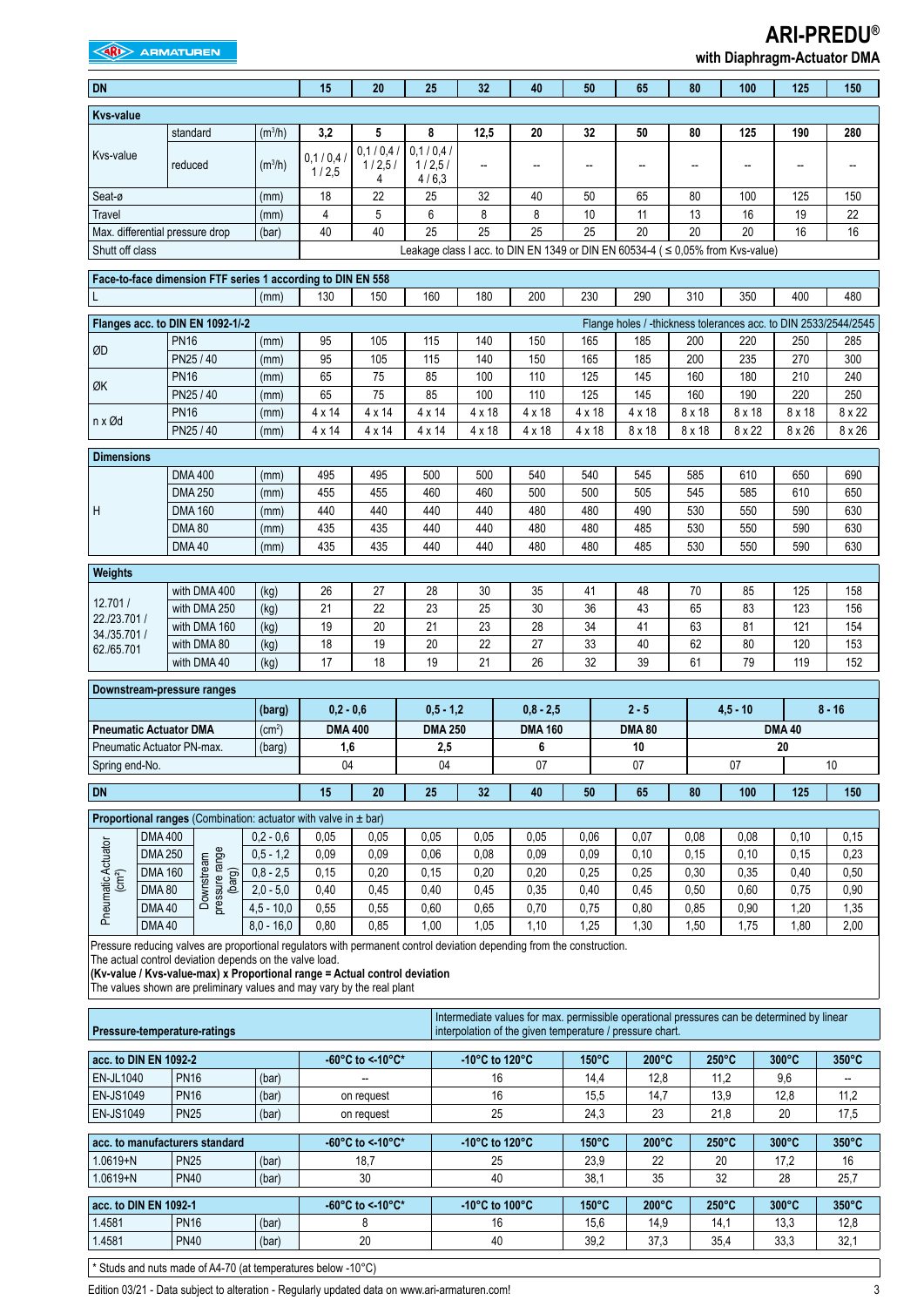#### **Application**

The pressure regulating valve is a direct acting proportional regulator, self operated; which regulates a high inlet pressure to a smaller downstream pressure. The downstream pressure is regulated, this means the valve closes when the downstream pressure rises.

Operating fields are to regulate fluids of the group II acc. to Pressure Equipment Directive 2014/68/EU, e.g. steam, neutral gases, vapours and liquids. With steam and liquids, having temperatures higher than the allowable working temperatures a water seal pot must be installed in the control line (to protect actuator diaphragm) (refer to page 6). Installation in the control line can be seen in the system drawing:



#### **Sizing**

For the calculation you have the program myValve (Program part .Pressure reducing valves"). After giving in the process data, the Fig.-No, and size is recommended out of the integrated data bank. The diameter of the piping in front and behind of the pressure regulating valve can also be calculated with the max. allowable flow velocities with myValve. The necessary downstream pressure gives the needed pressure range. Because the regulation tolerance at the end of the range is smaller, the smaller range must be used, in case of a range overlapping. For example: Downstream pressure 2,4 bar(g), choose actuator range 0,8 - 2,5 bar(g), although 2-5 bar(g) could be used.

The safety valve used to secure the downstream pressure must have an adequate distance between set pressure and downstream pressure. The max. possible capacity of the pressure reducing valve is used to select the safety valve at it's set pressure. The max. possible capacity has to be calculated with p1 (= max. possible inlet pressure), p2 (= set pressure of the safety valve) and the Kvs-value of the pressure reducing valve with myValve. With this found capacity you can, with myValve (Program part: Safety valves), select the safety valve, and with the pressure reducing valves and other valves, administer them under a project.

**Important:** If not secured that the bypass valve has a larger capacity than the pressure reducing valve, or that it can be open parallel, then the extra capacity must be considered for the safety valve sizing.

| ARI-myValvett - Calculator                                                                                                                                    | والعاب                                                                                                                                                                           |
|---------------------------------------------------------------------------------------------------------------------------------------------------------------|----------------------------------------------------------------------------------------------------------------------------------------------------------------------------------|
| Nobles File Project Settings Tools Data pervise Help (Distributions and                                                                                       |                                                                                                                                                                                  |
| ARI Pressure Reducing Valves PRIDU-Calculation                                                                                                                |                                                                                                                                                                                  |
| ۰<br><b>Calculation Larget</b><br>m                                                                                                                           | Documents                                                                                                                                                                        |
| Media selection<br>D.                                                                                                                                         | CAD-symbol<br>Flow characteristic<br><b>PDF-output</b><br>Drawing                                                                                                                |
| Liquid<br>Condition                                                                                                                                           | Data sheet<br>Desc. Data<br>Operating State.<br>Pressure-Temp.                                                                                                                   |
| ×<br>Water   H2O<br><b>Medium</b><br>53                                                                                                                       | FOF with Drawing<br>Calc, save                                                                                                                                                   |
|                                                                                                                                                               | $\Omega$<br>TAG-No.<br>Itagrumber                                                                                                                                                |
| $\mathbb{R}$<br>Media data                                                                                                                                    | <b>Nate</b>                                                                                                                                                                      |
| Temperature [T]<br>20.0<br>n.                                                                                                                                 |                                                                                                                                                                                  |
| <b>Falmi</b><br>1998.2<br>Density [p]<br>$\blacksquare$                                                                                                       | Result data<br><b>ARMATUREN</b>                                                                                                                                                  |
| harid<br>Steam pressure (pv)<br>-0.9898<br>٠                                                                                                                  | Pipe DZ                                                                                                                                                                          |
| Ottosi pressure (pc)<br>barici<br>220.1868<br>۰<br>mes/ds<br>Viscosity (Ainem.) [v]<br>(4) 11,004<br>$\sim$                                                   | Pipe DL<br>www.ari-armaturen.com<br>Dirty will be the<br>DN-40                                                                                                                   |
| Tecnolty (due, 104)<br>C 11.0022<br>æ<br>$\sim$                                                                                                               | 4,5642<br>$ m $ $\neq$<br>4.7642<br>m/s<br>$\rightarrow$                                                                                                                         |
|                                                                                                                                                               |                                                                                                                                                                                  |
| Process data<br>$\mathbb{R}$                                                                                                                                  | myValve® Combi                                                                                                                                                                   |
| Inlet pressure [pi]<br>A.D<br>barisi<br>۰                                                                                                                     | 12,4007<br>Cy-value 14.5702<br>Kyvake                                                                                                                                            |
| 2.0<br>barisi<br>Downstream pressure [p2]<br>۰                                                                                                                | Outlet speed<br>5.5313<br>m/s<br>$\blacksquare$                                                                                                                                  |
| Volume Row (service)<br>25.0<br>m/h.<br>۰                                                                                                                     | 47,2649<br>d0(A) =<br>Sound pressure level in tim-<br>67,2649<br>$d(t)$ $\mathbf{v}$ $ $ $u $ $ v $<br>53.<br>Insulation.                                                        |
| <b>Calculate</b>                                                                                                                                              |                                                                                                                                                                                  |
|                                                                                                                                                               | Flow characteristics                                                                                                                                                             |
| Product parameter<br>œ                                                                                                                                        | Product data                                                                                                                                                                     |
| b 1.15                                                                                                                                                        |                                                                                                                                                                                  |
| show all<br>Nonanal pressure                                                                                                                                  | <b>PROPERTY</b><br><b>INDICATION</b><br>16101800247<br>Productive                                                                                                                |
| a<br>show all<br>Haterial<br>٠                                                                                                                                | <b>Article code</b><br>12701004061                                                                                                                                               |
| show all<br>Plug variation.<br>۰                                                                                                                              | ARS- PREDU 12701<br><b>Type</b>                                                                                                                                                  |
| show all<br>Material-membrane<br>٠<br>draw all                                                                                                                | Pressure reducing valve with displicage actuator DNA 160<br>Designation                                                                                                          |
| Sealing<br>۰                                                                                                                                                  | EN-3,1040<br><b>Material</b><br>PM 16<br>Pressure                                                                                                                                |
| [7] prily smallest DN                                                                                                                                         | ARS-Armaturen Albert Richter GmbH & Co. KG.<br>٠<br>Margalheide 56-60 - D-33758 Schlich Holte-Stukenbrock                                                                        |
| Product data Calculated: 1136 Choosen: 164 "Favoured products-                                                                                                | Forc. +49 5207 994-0 - Fax: +49 5207 994-297 / -298                                                                                                                              |
| Production:<br>Figure<br>Designation Material<br>Pressure<br><b>DV</b><br>Connection<br>16101000246 12701<br>PREEXI<br>PN 16<br>DN 40<br>EN-3,1040<br>flanged | Trave[%] Set value ra  Actuator Platerial membr<br>Eve<br>Plug<br>E-Mail: info.vertrieb@ari-armaturen.com<br>39<br>72.5 * 0.8 - 2.5 b DMA 140<br>NBR<br>Soft sealing<br><b>A</b> |
| BOOK ROOM IS NOT<br><b>ER140</b><br><b>Timond</b><br><b>PRESS</b><br><b>EM-3.0000</b><br><b>ENTS</b>                                                          | 72.57 0.8 - 2.5 b  DNA 140<br><b>EXCH</b><br>Soft andre<br>m                                                                                                                     |
| PROTECT<br>DN 40<br>14/101/800294 12700<br>EN-3.1040<br>PN 16<br>Nanged                                                                                       | 72.5 * 0.8 - 2,5 b DPM 160<br>30<br>NH<br>metal disc                                                                                                                             |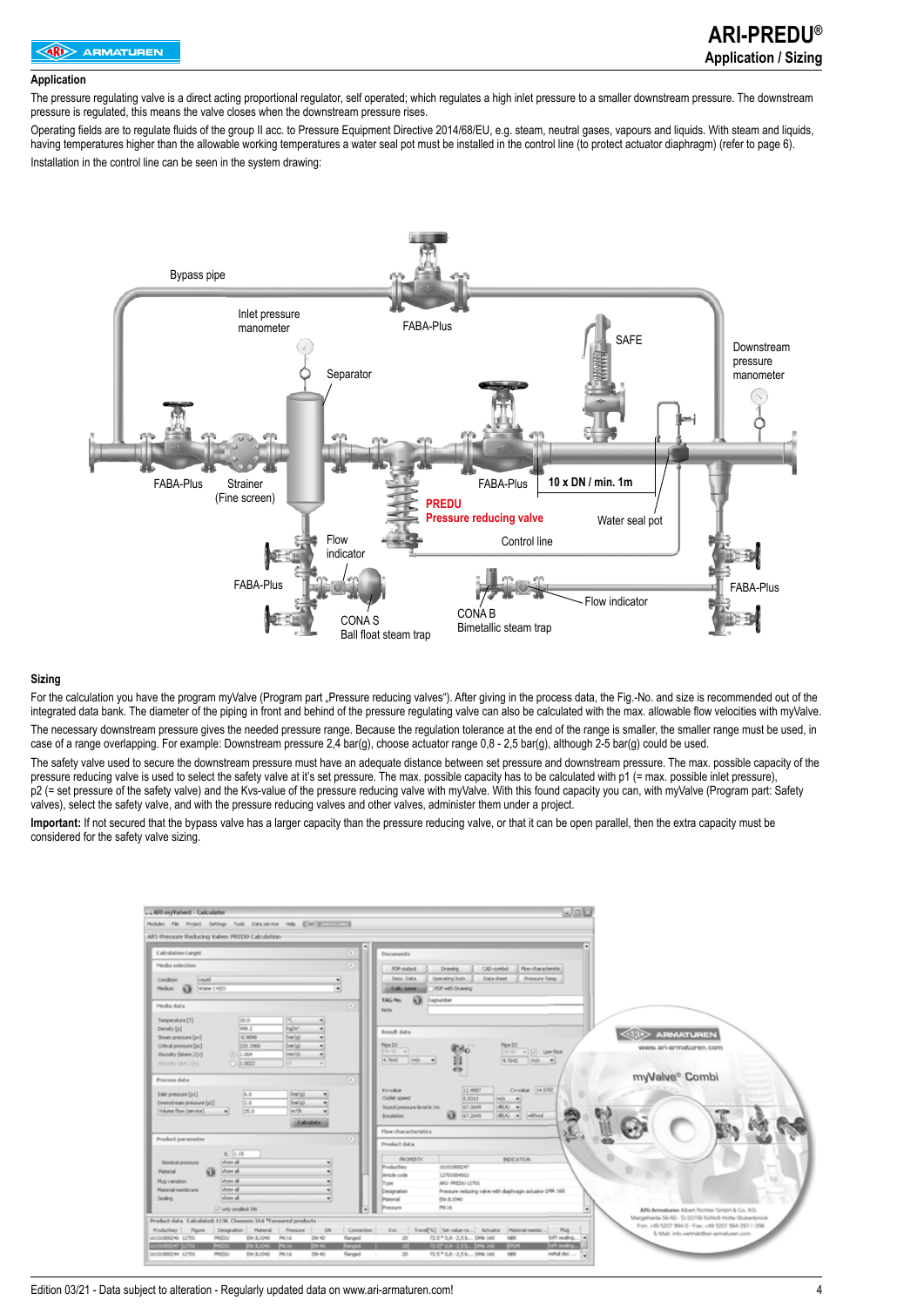|  | × | ۰,<br>× |
|--|---|---------|
|  |   |         |

| Parts          |               |                              |                                                                            |                                                                         |                            |                                                                                             |  |  |
|----------------|---------------|------------------------------|----------------------------------------------------------------------------|-------------------------------------------------------------------------|----------------------------|---------------------------------------------------------------------------------------------|--|--|
| Pos.           | Sp.p.         | <b>Description</b>           | Fig. 12.701                                                                | Fig. 22.701<br>Fig. 23.701                                              | Fig. 34.701<br>Fig. 35.701 | Fig. 62.701<br>Fig. 65.701                                                                  |  |  |
| $\mathbf{1}$   |               | Body                         | EN-JL1040, EN-GJL-250                                                      | EN-JS1049, EN-GJS-400-18U-LT                                            | GP240GH+N, 1.0619+N        | GX5CrNiMoNb19-11-2, 1.4581                                                                  |  |  |
| $\overline{2}$ | X             | Screwed seat ring            | X20Cr13+QT, 1.4021+QT                                                      | X6CrNiMoTi17-12-2, 1.4571                                               |                            |                                                                                             |  |  |
| 3              |               | Stud                         | 25CrMo4, 1.7218 - A2B<br>A4-70                                             |                                                                         |                            |                                                                                             |  |  |
| 4              | X             | Gasket                       | Pure graphite (CrNi laminated with graphite)                               |                                                                         |                            |                                                                                             |  |  |
| 5              |               | Bush housing                 | EN-JS1049, EN-GJS-400-18U-LT                                               |                                                                         |                            | X6CrNiMoTi17-12-2, 1.4571                                                                   |  |  |
| 5.1            |               | Guide bush                   | X20Cr13+QT, 1.4021+QT                                                      |                                                                         |                            | X6CrNiMoTi17-12-2, 1.4571                                                                   |  |  |
| 6              | X             | Gasket                       | Pure graphite (CrNi laminated with graphite)                               |                                                                         |                            |                                                                                             |  |  |
| 8              | X             | Balanced-bellow-unit         |                                                                            | X6CrNiMoTi17-12-2, 1.4571 / X5CrNi18-10, 1.4301 / X20Cr13+QT, 1.4021+QT |                            | X6CrNiMoTi17-12-2, 1.4571                                                                   |  |  |
| 9              | X             | Plug                         | X20Cr13+QT, 1.4021+QT (hardened)                                           |                                                                         |                            | X6CrNiMoTi17-12-2, 1.4571 (hardened)                                                        |  |  |
| 10             |               | Washer                       | A2                                                                         |                                                                         |                            | A4                                                                                          |  |  |
| 11             |               | Hexagon screw                | < DN40: A4-70                                                              |                                                                         |                            |                                                                                             |  |  |
| 11             |               | Head                         |                                                                            | ≥ DN40: X6CrNiTi18-10, 1.4541 / X20Cr13+QT, 1.4021+QT                   |                            | ≤DN50: X6CrNiTi18-10, 1.4541<br>>DN50: X6CrNiTi18-10, 1.4541 /<br>X6CrNiMoTi17-12-2, 1.4571 |  |  |
| 12             |               | Bonnet Fig. 700 closed       | EN-JS1049, EN-GJS-400-18U-LT                                               |                                                                         |                            | GX5CrNiMoNb19-11-2, 1.4581                                                                  |  |  |
| 14             |               | Hexagon nut                  | C35E, 1.1181 - A2B                                                         |                                                                         |                            | A4-70                                                                                       |  |  |
| 15             | X             | Gasket                       | Pure graphite (CrNi laminated with graphite)                               |                                                                         |                            |                                                                                             |  |  |
| 16             | X             | Sealing-bellow-unit          |                                                                            | X6CrNiMoTi17-12-2, 1.4571 / X5CrNi18-10, 1.4301 / X20Cr13+QT, 1.4021+QT |                            | X6CrNiMoTi17-12-2, 1.4571                                                                   |  |  |
| 17             |               | Adjusting plate              | EN-JS1049, EN-GJS-400-18U-LT                                               |                                                                         |                            |                                                                                             |  |  |
| 18             |               | Head                         | EN-JS1030, EN-GJS-400-15                                                   |                                                                         |                            |                                                                                             |  |  |
| 19             |               | Screw joint                  | 11SMn30+C, 1.0715+C                                                        |                                                                         |                            |                                                                                             |  |  |
| 20             |               | Thread pin                   | 45H - A2B                                                                  |                                                                         |                            |                                                                                             |  |  |
| 21             |               | Guide bush                   | PTFE-25%C                                                                  |                                                                         |                            |                                                                                             |  |  |
| 22             |               | Guide coupling               | X20Cr13+QT, 1.4021+QT                                                      |                                                                         |                            |                                                                                             |  |  |
| 23             |               | <b>Cylindrical balls</b>     | 102Cr6, 1.2067                                                             |                                                                         |                            |                                                                                             |  |  |
| 24             |               | Securing wire                | X12CrNi17-7, 1.4310                                                        |                                                                         |                            |                                                                                             |  |  |
| 25             | x             | Spring                       | 51CrV4, 1.8159                                                             |                                                                         |                            |                                                                                             |  |  |
| 26             |               | Spring plate                 | S235JR, 1.0037                                                             |                                                                         |                            |                                                                                             |  |  |
| 27             |               | Axial bearing                | 102Cr6, 1.2067                                                             |                                                                         |                            |                                                                                             |  |  |
| 28             |               | Pressure plate               | 11SMn30+C, 1.0715+C                                                        |                                                                         |                            |                                                                                             |  |  |
| 29             |               | Parallel pin                 | St                                                                         |                                                                         |                            |                                                                                             |  |  |
| 30             |               | Slotted nut                  | $5.8 - A2B$                                                                |                                                                         |                            |                                                                                             |  |  |
| 31             | χ             | P-Actuator                   | DMA 40-80: EN-GJS-400-18U-LT, EN-JS1049<br>DMA 160-400: DD13+QZ, 1.0335+QT |                                                                         |                            | X6CrNiMoTi17-12-2, 1.4571                                                                   |  |  |
| 31.6           | X             | Rolling diaphragm            | NBR / EPDM                                                                 |                                                                         |                            |                                                                                             |  |  |
| 31.8           | X             | Collar nut with sealing ring | 8-A2B                                                                      |                                                                         |                            | --                                                                                          |  |  |
| 31.8           | X             | Hexagon nut with flanges     | Щ.                                                                         |                                                                         |                            | A <sub>4</sub>                                                                              |  |  |
| 31.19          | $\mathsf{x}$  | O-Ring                       | Ξ.                                                                         |                                                                         |                            | NBR / EPDM                                                                                  |  |  |
|                | L Spare parts |                              |                                                                            |                                                                         |                            |                                                                                             |  |  |

Information / restriction of technical rules need to be observed!

Operating and installation instructions can be downloaded at www.ari-armaturen.com.

ARI-Valves of EN-JL1040 are not allowed to be operated in systems acc. to TRD 110.

A production permission acc. to TRB 801 No. 45 is available (acc. to TRB 801 No. 45 EN-JL1040 is not allowed.)

The engineer, designing a system or a plant, is responsible for the selection of the correct valve.

Resistance and fitness must be verified (contact manufacturer for information, refer to Product overview and Resistance list).

Edition 03/21 - Data subject to alteration - Regularly updated data on www.ari-armaturen.com!<br>5